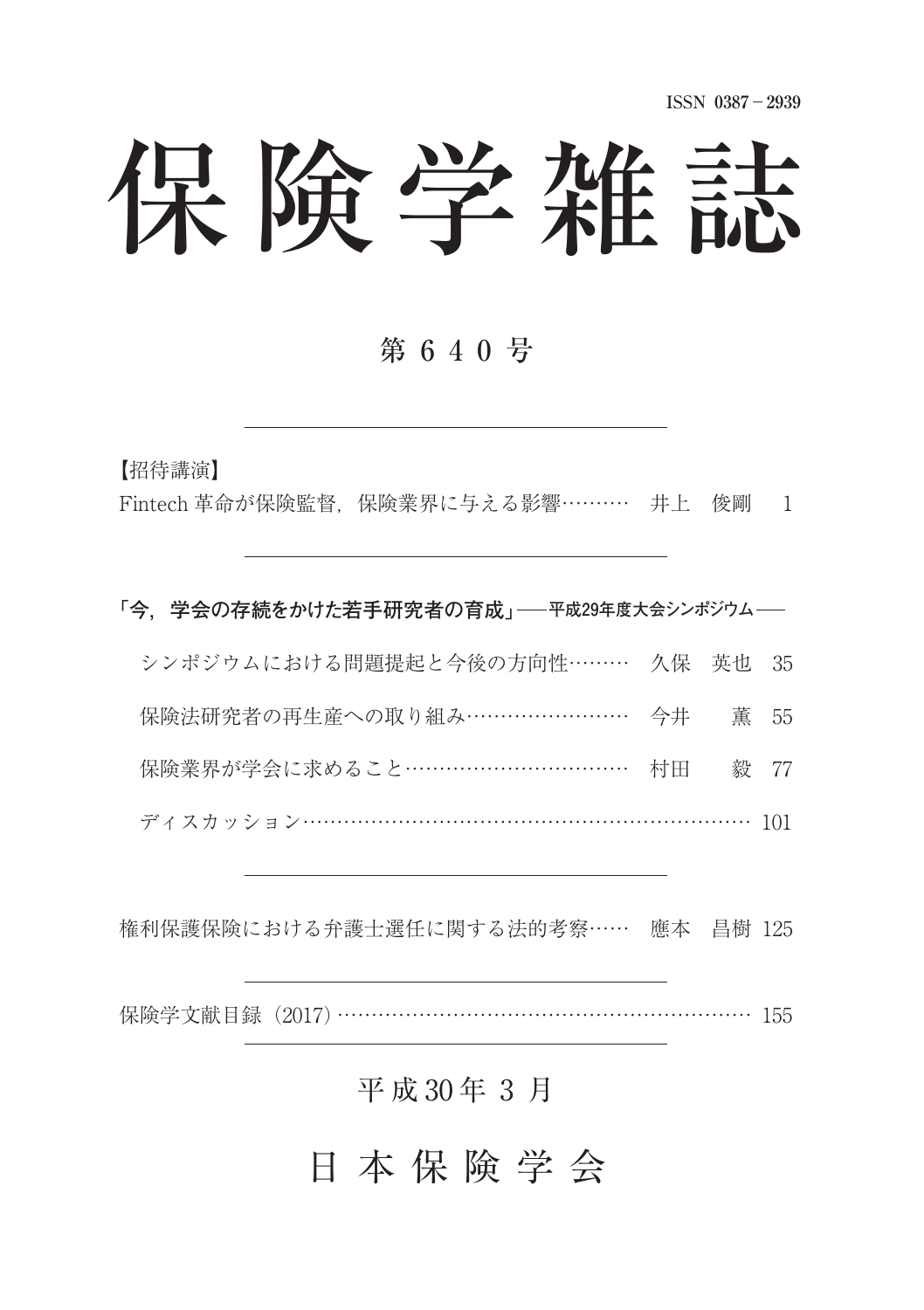|              | 保一                      | 険 学 雑 誌 |         |                |                                                                 |
|--------------|-------------------------|---------|---------|----------------|-----------------------------------------------------------------|
|              | 第                       | 640 号   |         |                |                                                                 |
| 平成30年3月31日   |                         | - 発行    |         |                |                                                                 |
|              |                         |         |         | 《非壳品》          |                                                                 |
|              |                         | 編集委員    | 中<br>īП | 浜<br>石田成<br>下典 | 降<br>則<br>河本淳孝<br>澤本百合<br>安井敏晃<br>孝                             |
| 編 集 兼<br>発行者 | Ħ                       |         |         |                | 本保険学会                                                           |
| 枣100-0005    | 東京都千代田区丸の内3-4-1 新国際ビル3階 |         |         |                | 公益財団法人生命保険文化センター内                                               |
| 発 行 所        | Ħ                       |         |         |                | 本保険学会                                                           |
| 枣100-0005    | 東京都千代田区丸の内3-4-1 新国際ビル3階 | 雷       |         |                | 公益財団法人生命保険文化センター内<br>話 $(03)5218 - 5225$<br>振替口座 00160-8-607601 |

印刷所 株式会社 松 涛 企 画 〠102-0074 千代田区九段南 3 - 2 - 2